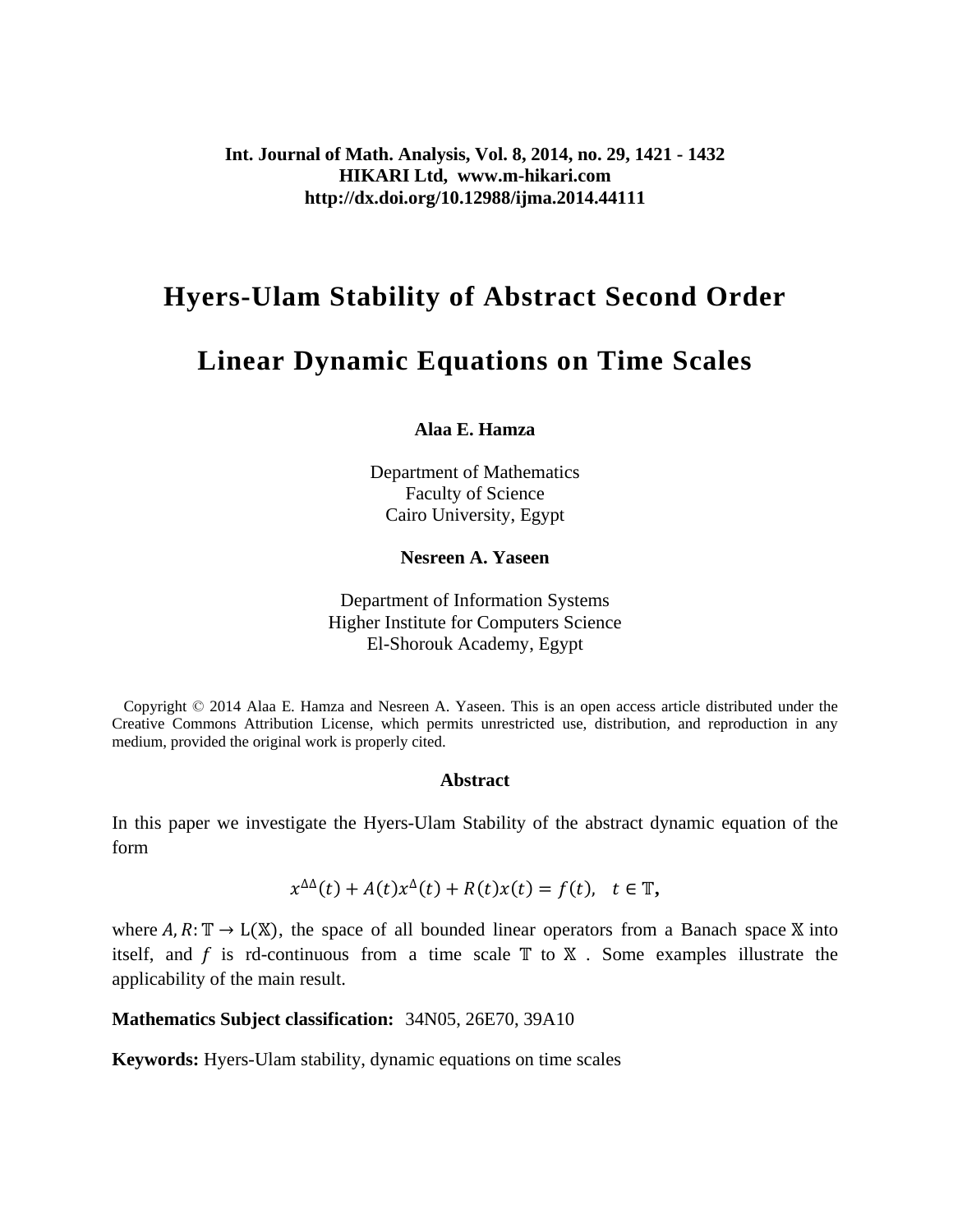### **1. INTRODUCTION**

Ulam [16] posed the following problem concerning the stability of functional equations: under what conditions does a linear mapping near an approximately linear mapping exist? The problem for the case of approximately mappings was solved by Hyers [10],who proved that Cauchy equation is stable in Banach spaces, and the results were generalized by Rassias [14].

Alsina and Ger [8] were the first authors who investigated the Hyers-Ulam stability of a differential equation. Many articles dealing with Ulam, Hyers-Ulam, and Hyers-Ulam- Rassias stability in various contexts were edited by Rassias [15]. In [11] Li and Shen introduced the Hyers-Ulam stability of scalar second order differential equations of the form

 $y'' + p(x)y' + q(x)y + r(x) = 0,$ 

that is, if  $f$  is an approximated solution of the last equation, then there exists an exact solution of the equation near  $f$ .

Also Li and Shen [12] proved the Hyers-Ulam stability of homogeneous linear differential equations of second order.

In [7] Pasc Gavruta proved the Hyers-Ulam stability of second order linear differential equation with boundary conditions or initial conditions. That is if y is an approximate solution of the differential equation

$$
y'' + \beta(x)y = 0 \qquad \text{with } y(a) = y(b),
$$

then there exists a solution of the differential equation near y.

In [9] Mohamed Bagher proved the Hyers-Ulam stability of exact second –order linear differential equations. Also he showed the Hyers-Ulam stability of the following equations**:**

 Second–order linear differential equations with constant coefficients, Euler, Hermite's, Cheybyshev and Legendre's differential equations. These results generalize the main results of Li and Shen [11-12].

 In [13] Maher established the Hyers-Ulam stability of generalized nonlinear second-order differential equations and he proved the Hyers-Ulam stability of Emden–Fowler type equation with initial conditions.

 In 2012 Douglas and Ben Gates [4] established the Hyers-Ulam stability of the scalar secondorder linear non-homogeneous dynamic equation on time scales of the form: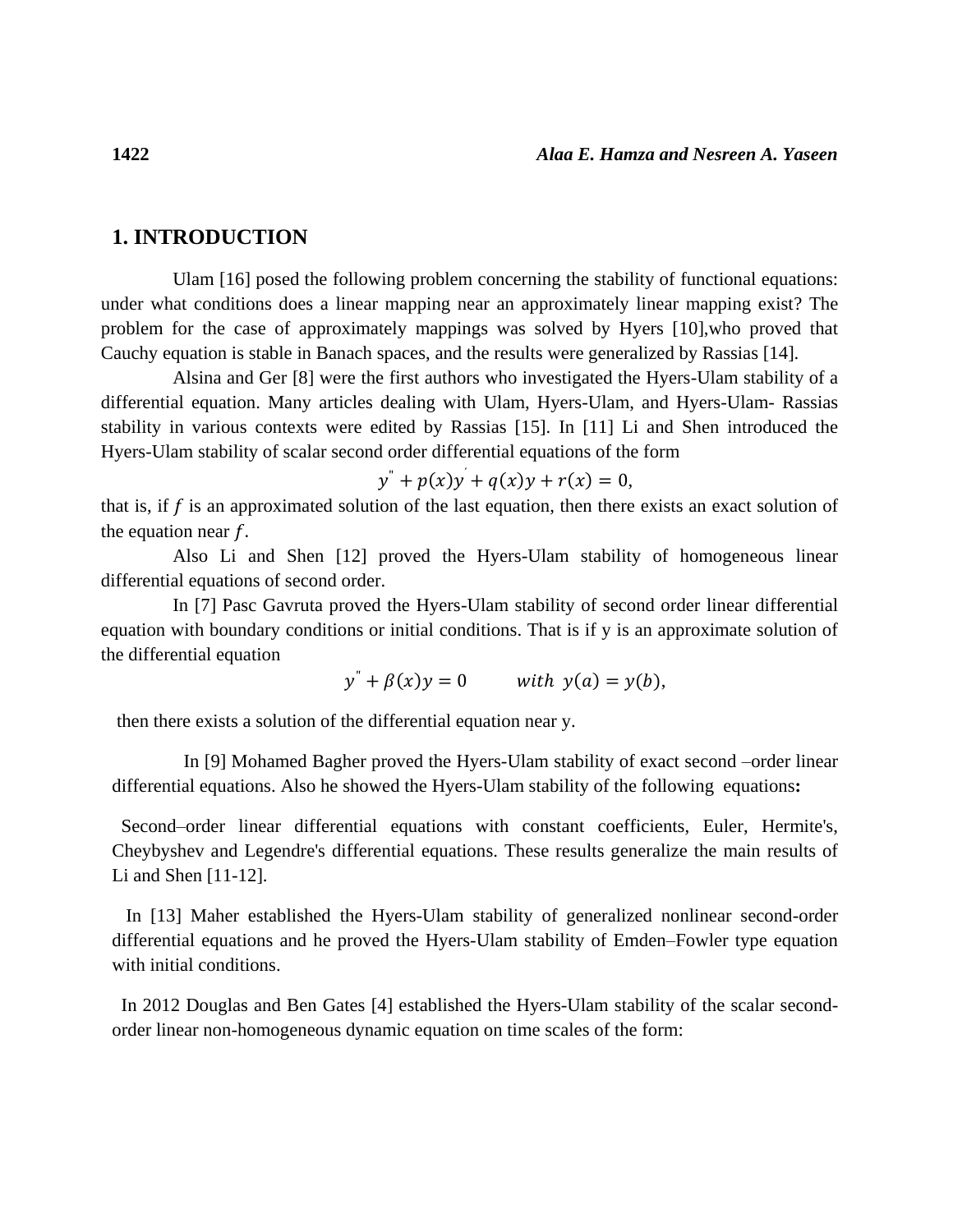$$
x^{\Delta\Delta}(t) + p(t)x^{\Delta}(t) + r(t)x(t) = f(t), t \in [a, b]_{\mathbb{T}},
$$

where the given functions p, r,  $f \in C_{rd}$  [a, b]<sub>T</sub>, the space of all real valued rd-continuous on  $[a, b]_{\mathbb{T}}$ . Here  $[a, b]_{\mathbb{T}} = [a, b] \cap \mathbb{T}$ . They extended the work of Li and Shen [11,12] to prove the Hyers-Ulam stability of homogenous and non-homogenous linear dynamic equations of second order on time scales.

In this paper we generalize and extend the work of Douglas R. Anderson, Ben Gates and Dylan Heuer [4] and we investigate the Hyres-Ulam stability of the abstract dynamic equation of the form:

$$
x^{\Delta\Delta}(t) + A(t)x^{\Delta}(t) + R(t)x(t) = f(t), \quad t \in \mathbb{T},
$$

where A,  $R \in C_{rd}(\mathbb{T}, L(\mathbb{X}))$ , the space of all rd-continuous from a time scale  $\mathbb{T}$  to  $L(\mathbb{X})$ , and  $f \in$  $C_{\rm rd}(\mathbb{T}, \mathbb{X})$ . Here L(X) is the space of all bounded linear operators from a Banch space

 $X$  into itself.

## **2. Preliminaries**

We need the following definitions and notations from [5] in proving our main results in Section 3.

**Definition2.1.** A time scale  $\mathbb T$  is an arbitrary nonempty closed subset of the real numbers ℝ.

**Definition 2.2.** The mappings  $\sigma$ ,  $\rho : \mathbb{T} \to \mathbb{T}$  defined by  $\sigma(t) = inf\{s \in \mathbb{T} : s > t\}$ , and  $\rho(t) =$  $sup{s \in \mathbb{T}: s < t}$  are called the jump operators.

**Definition2.3.** A point  $t \in \mathbb{T}$  is said to be right–dense if  $\sigma(t) = t$ , right-scattered if  $\sigma(t)$ t, left-dense *if*  $\rho(t) = t$ , left-scattered *if*  $\rho(t) < t$ , isolated if  $\rho(t) < t < \sigma(t)$ , and dense if  $\rho(t) = t = \sigma(t)$ .

**Definition2.4.** Let  $t \in \mathbb{T}$ . The graininess function

 $\mu: \mathbb{T} \to [0, \infty)$  is defined by  $\mu(t) = \sigma(t) - t$ .

**Definition 2.5.** A function  $f: \mathbb{T} \to \mathbb{X}$  is called rd-continuous provided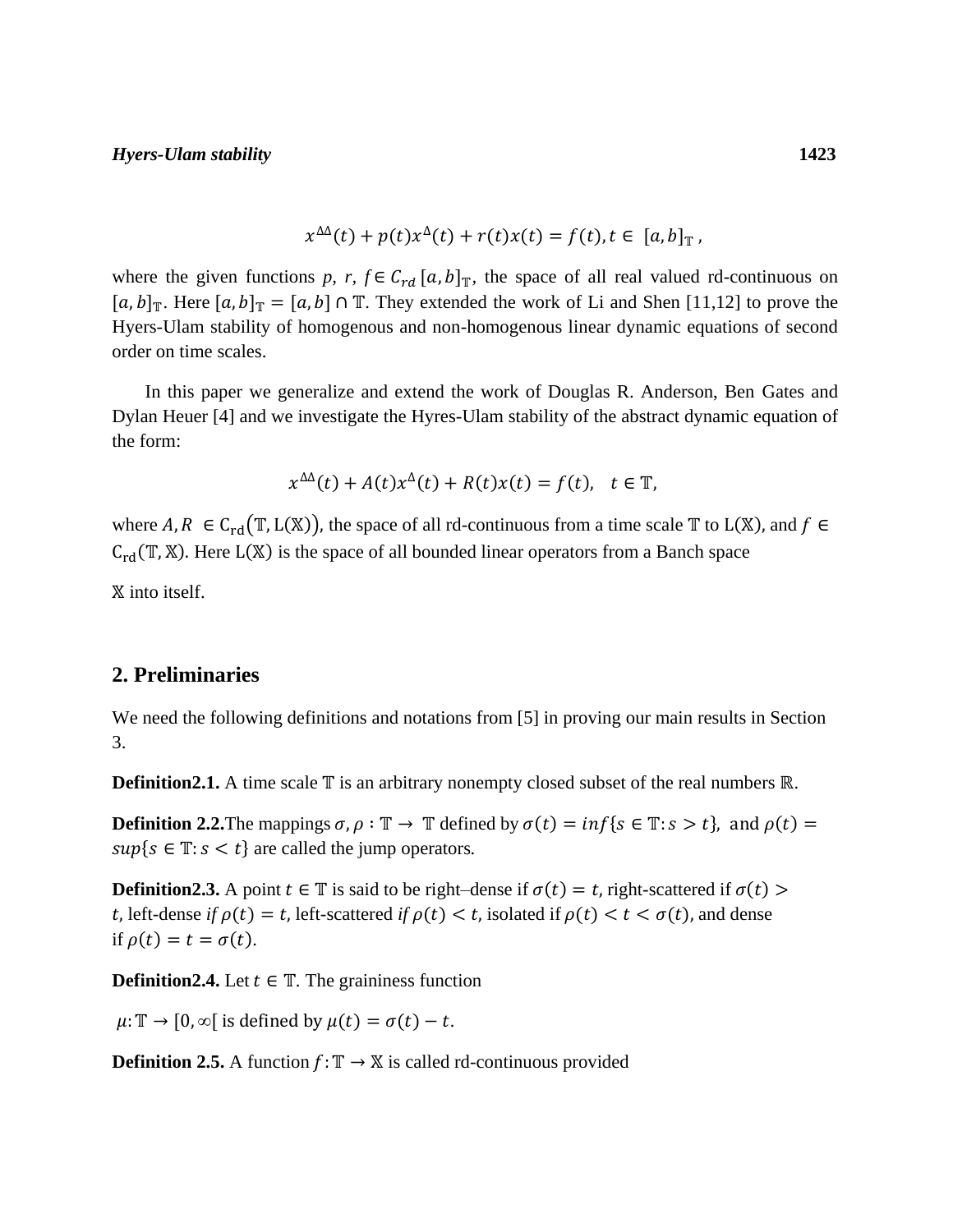(i)  $f$  is continuous at every right-dense point;

(*ii*)  $\lim_{s \to t^{-}} f(s)$  exists (finite) at left-dense points in *T*.

The set of rd-continuous functions  $f: \mathbb{T} \to \mathbb{X}$  is denoted by  $C_{rd}(\mathbb{T}, \mathbb{X})$ .

**Definition 2.6.** (The Delta Derivative). A function  $f: \mathbb{T} \to \mathbb{X}$  is called  $\Delta$ -differentiable at  $t \in$  $\mathbb{T}^k$  if there exists an element  $f^{\Delta}(t) \in \mathbb{X}$  such that for any  $\varepsilon > 0$  there is  $\delta > 0$  such that:

$$
\left\| \left[ f(\sigma(t)) - f(s) \right] - f^{\Delta}(t) [\sigma(t) - s] \right\| \leq \varepsilon |\sigma(t) - s|, s \in (t - \delta, t + \delta) \cap \mathbb{T}.
$$

In this case  $f^{\Delta}(t)$  is called the delta derivative of f at t, provided it exists and we have

$$
f^{\Delta}(t) = \lim_{s \to t} \frac{f(\sigma(t)) - f(s)}{\sigma(t) - s}.
$$
 (2.1)

If  $f^{\Delta}(t)$  exists for all  $t \in \mathbb{T}^k$ , we say that f is delta differentiable on  $\mathbb{T}^k$ . Here

$$
\mathbb{T}^k = \left\{ \begin{array}{ll} \mathbb{T} \setminus (\rho(\sup \mathbb{T}), \sup \mathbb{T}] & \text{if } \sup \mathbb{T} < \infty \\ \mathbb{T} & \text{if } \sup \mathbb{T} = \infty. \end{array} \right.
$$

We also denote by

$$
C_{rd}^{n}(\mathbb{T}, \mathbb{X}) = \{x \in C_{rd}(\mathbb{T}, \mathbb{X}) : x^{\Delta}, \dots, x^{\Delta^{n}} \text{ exist and belong to } C_{rd}(\mathbb{T}, \mathbb{X})\}.
$$

**Definition2.7.** A function  $f: \mathbb{T} \to \mathbb{X}$  is called regulated provided its right-sided limits exist (finite) at all right-dense points in  $\mathbb T$  and its left-sided limits exist (finite) at all left-dense points  $in$  $T<sub>1</sub>$ .

**Definition 2.8.** Let  $f: \mathbb{T} \to \mathbb{X}$  be a regulated function. Any function *F* which satisfies  $F^{\Delta}(t) =$  $f(t)$  for all  $t \in \mathbb{T}^k$ , is called a pre-antiderivative of f. The indefinite integral of a regulated function *f* is defined by

$$
\int f(t)\Delta t = F(t) + C,\tag{2.2}
$$

where  $C$  is an arbitrary constant. The Cauchy integral of  $f$  is defined by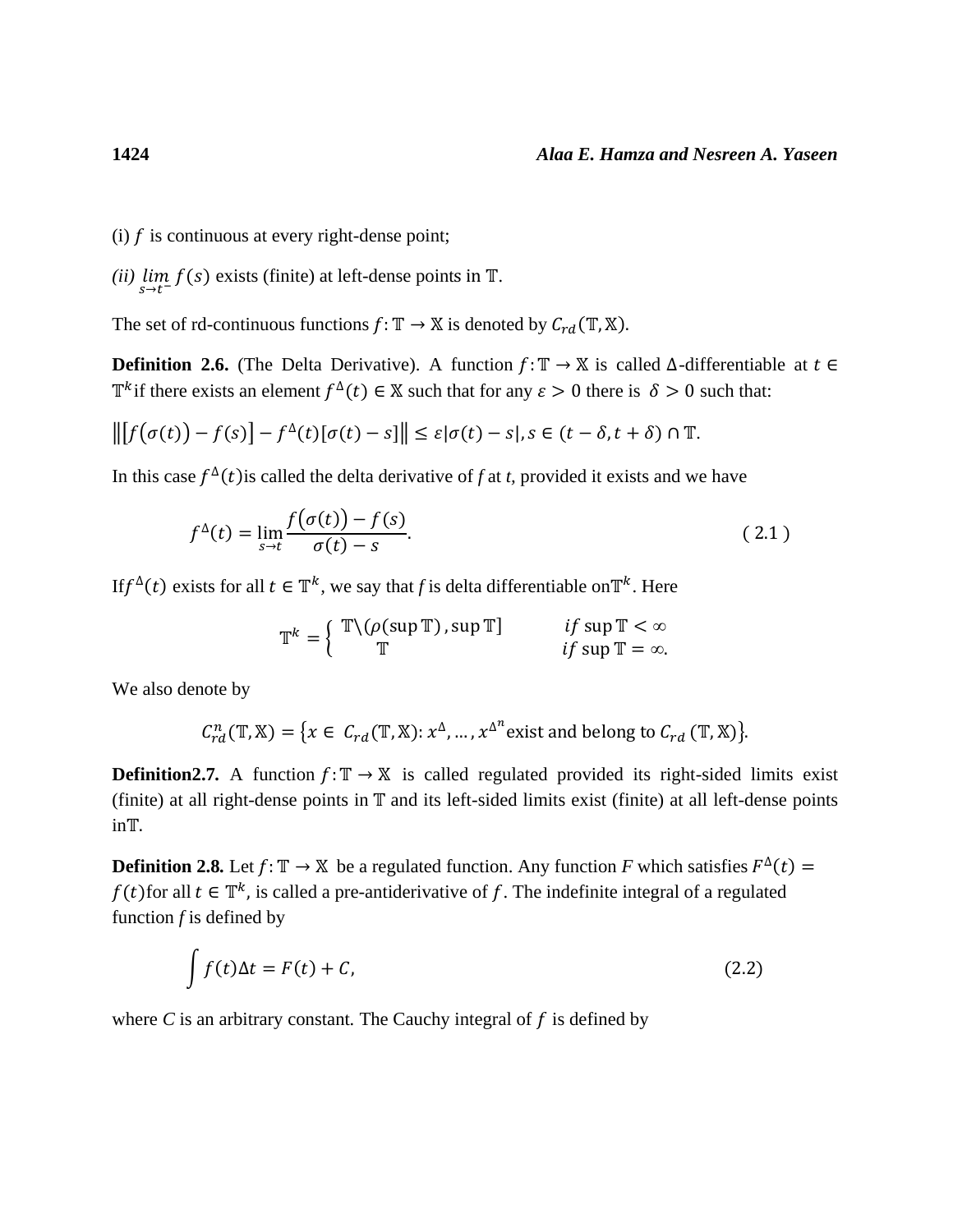$$
\int_{r}^{s} f(t) \Delta t = F(s) - F(r), \quad r, s \in \mathbb{T}.
$$
 (2.3)

**Definition 2.9.** A function  $p: \mathbb{T} \to \mathbb{R}$  is said to be regressive provided

$$
1 + \mu(t)p(t) \neq 0
$$
, for all  $t \in \mathbb{T}$ .

The set of all regressive functions  $f: \mathbb{T} \to \mathbb{R}$  is denoted by  $\mathcal{R} = \mathcal{R}(\mathbb{T}, \mathbb{R})$ .

**Definition 2.10**(The Generalized Exponential Function)*.*

If  $p \in \mathcal{R}$ , then the exponential function  $e_p(t, s)$  is defined by

$$
e_p(t,s) = \exp\left(\int_s^t \xi_{\mu(t)}(p(\tau))\Delta\tau\right), \quad \text{for } s, t \in \mathbb{T},
$$

*where*

$$
\xi_{\mu(s)}(p(s)) = \begin{cases} \frac{1}{\mu(s)}log(|1 + \mu(s)p(s)| + i Arg(1 + \mu(s)p(s))), & \text{for } \mu(s) > 0\\ p(s) & \mu(s) = 0 \end{cases}
$$

**Definition 2.11**. Let  $F: \mathbb{T} \times \mathbb{X}^n \to \mathbb{X}$ . The *n*<sup>th</sup>order dynamic equation

$$
x^{\Delta^n}(t) = F(t, x^{\Delta^{n-1}}, \ldots, x^{\Delta}, x), \quad t \in \mathbb{T}.
$$
 (2.4)

is said to have Hyers-Ulam stability on  $\mathbb T$  if for every  $\varepsilon > 0$  and  $u \in C_{rd}^n(\mathbb T, \mathbb X)$  which satisfies

$$
\|u^{\Delta^n}(t) - F(t, u^{\Delta^{n-1}}(t) \dots, u^{\Delta}(t), u)\| < \varepsilon, \qquad t \in \mathbb{T},
$$

there exists a solution  $x$  of (2.4) such that:

$$
||u(t) - x(t)|| < L\varepsilon \,, \qquad t \in \mathbb{T} \text{ for some } L > 0.
$$

We need the following theorem in proving our main results.

*Theorem2.1.* [2] Assume that  $A \in C_{rd}(\mathbb{T}, L(\mathbb{X}))$ ,  $f \in C_{rd}(\mathbb{T}, \mathbb{X})$ . In addition we assume that A *satisfies the following conditions:* 

 $(I)$  *sup<sub>t</sub>*∥ $A(t)$ ∥ < ∞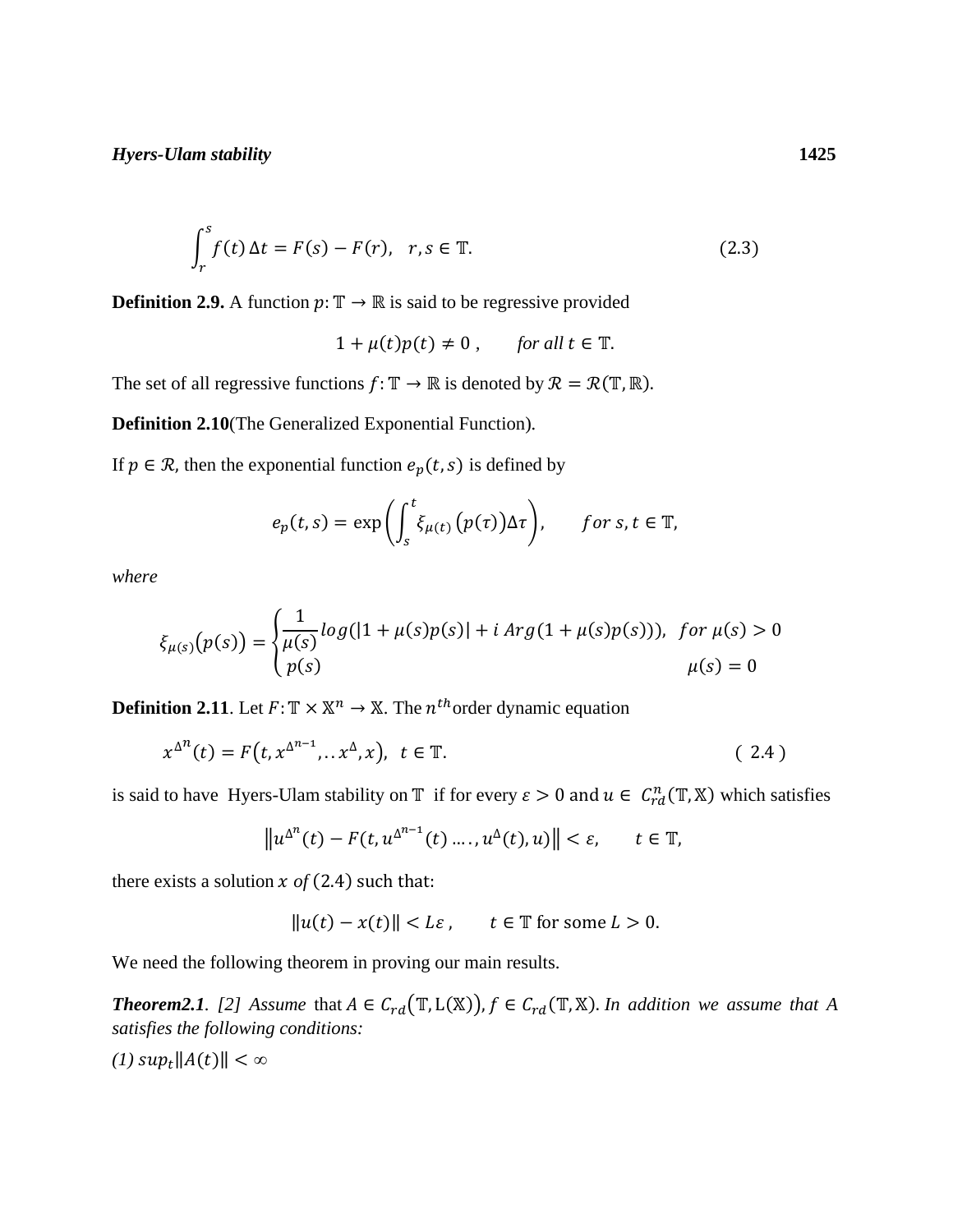*(2) A is regressive, that is,*  $(I + \mu(t)A(t))$  *is invertible for every*  $t \in \mathbb{T}$ *, where I is the identity operator.*

*If the function* 

$$
F(t) = \int_{t_0}^t \lVert e_A(t, \sigma(s)) \rVert \Delta s, t_0 \in \mathbb{T}
$$
\n(2.5)

*is bounded, then the equation*

$$
x^{\Delta}(t) = A(t)x(t) + f(t), \ t \in \mathbb{T}, \qquad t > t_0,
$$
  

$$
x(t_0) = x_0 \in \mathbb{X}
$$
 (2.6)

*has Hyers-Ulam stability, That is, for every*  $\varepsilon > 0$ ,  $g \in C_{rd}^1(\mathbb{T}, \mathbb{X})$ *which satisfies:* 

 $||g^{\Delta}(t) - A(t)g(t) - f(t)|| < \varepsilon, t \in \mathbb{T}, t \ge t_0$ 

there exists a solution  $v \in C_{rd}^{\Delta}(\mathbb{T}, \mathbb{X})$  **of** Equation (2.6) such that

 $||g(t) - v(t)||$  < **Lε**, **t** ∈  $T$ , **t** ≥ **t**<sub>0</sub> for some constant **L** > **0**. The properties of the operator exponential function  $e_A(t, s)$  were established in [1] and [3].

## **3. HYERS-ULAM STABILITY**

In this section we establish the Hyers –Ulam stability of second order non-homogeneous dynamic equations of the form

$$
x^{\Delta\Delta}(t) + A(t)x^{\Delta}(t) + R(t)x(t) = f(t), \quad t \in \mathbb{T}, \tag{3.1}
$$

*where* A,  $R: \mathbb{T} \to L(\mathbb{X})$  and  $f \in C_{rd}(\mathbb{T}, \mathbb{X})$ .

**Theorem3.1**. Assume there is a particular solution  $z: \mathbb{T} \to L(\mathbb{X})$  of the corresponding *Recatti equation* 

$$
z^{\Delta}(t) + (A(t) - z^{\sigma}(t))z(t) = R(t), \qquad t \in \mathbb{T},
$$
\n(3.2)

*such that*  $D = z^{\sigma} - A$ ,  $-z$  *are regressive and*  $D \in C_{rd}(\mathbb{T}, \mathbb{X})$ .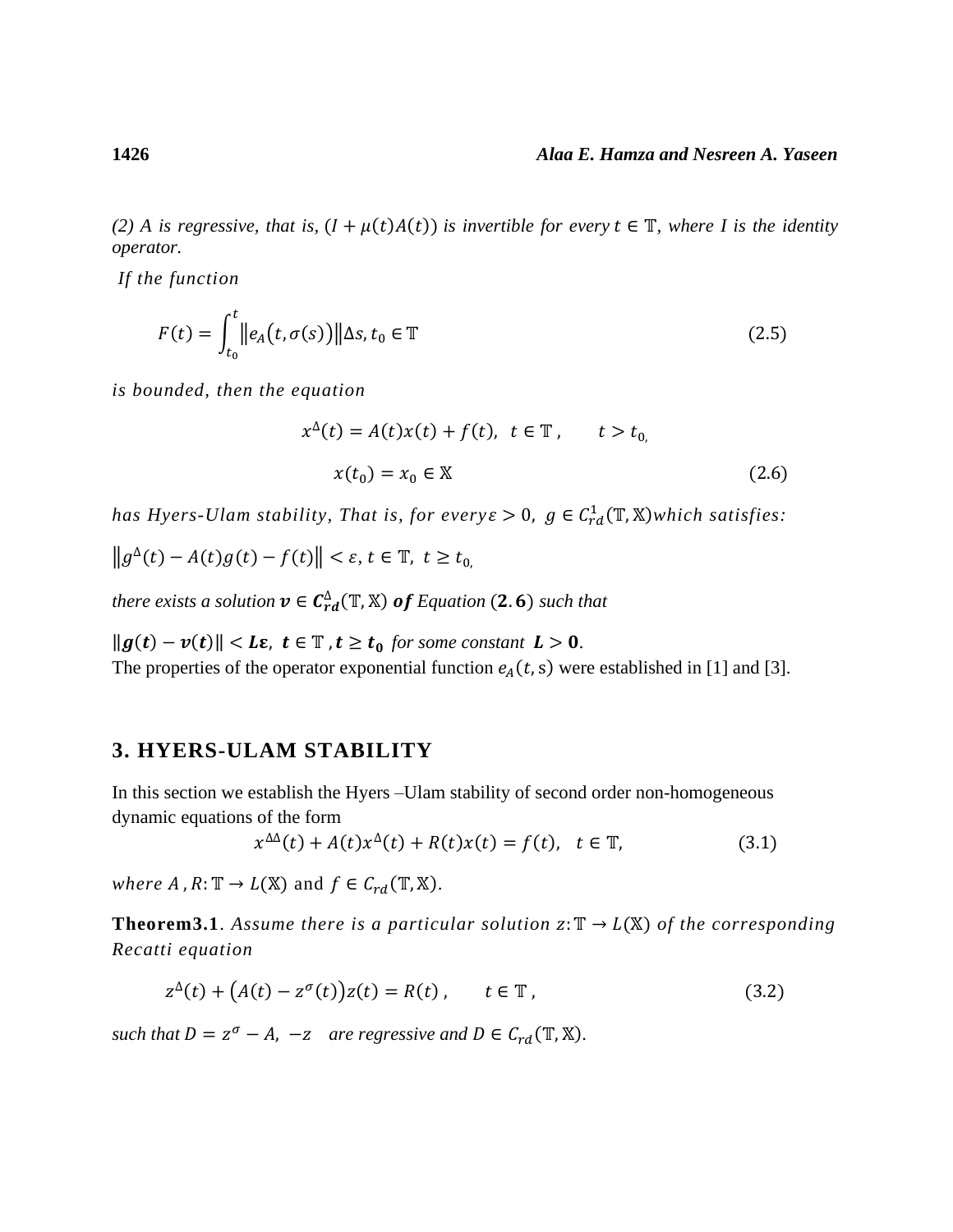*If the following functions:*

$$
F_1(t) = \int_{t_0}^t \|e_D(t, \sigma(s))\| \Delta s, t_0 \in \mathbb{T}
$$
\n(3.3)

*and*

$$
F_2(t) = \int_{t_0}^t \|e_{-z}(t, \sigma(s))\| \Delta s, t_0 \in \mathbb{T}
$$
\n(3.4)

*are bounded, then Equation (3.1 ) has Hyers-Ulam stability.*

**Proof :**To show that Equation (3.1) has Hyers–Ulam stability, let  $\varepsilon > 0$  and  $y \in C_{rd}^2(\mathbb{T}, \mathbb{X})$  that satisfies

$$
\left\| y^{\Delta\Delta}(t) + A(t)y^{\Delta}(t) + R(t)y(t) - f(t) \right\| < \varepsilon, t \in \mathbb{T}.
$$
 (3.5)

Our aim is to find a solution  $u: \mathbb{T} \to \mathbb{X}$  of Equation (3.1) *such that*  $||y - u|| < k\varepsilon$  on  $\mathbb{T}$  for some constant  $k > 0$ .

Assume that *z* is a particular solution of Equation (3.2) that satisfies the hypothesis of the Theorem.

Set 
$$
g = y^{\Delta} + zy
$$
. Then  $g^{\Delta} = y^{\Delta \Delta} + z^{\sigma}y^{\Delta} + z^{\Delta}y$ . Consequently, we have  
\n
$$
||g^{\Delta} - Dg - f|| = ||y^{\Delta \Delta} + z^{\sigma}y^{\Delta} + z^{\Delta}y(t) - (z^{\sigma} - A)(y^{\Delta} + zy) - f||
$$
\n
$$
= ||y^{\Delta \Delta} + Ay^{\Delta} + Ry - f|| < \varepsilon \text{ on } \mathbb{T} \text{ (from (3.5))}.
$$

Since  $F_1$  is bounded, then by Theorem 2.1 the equation

$$
x^{\Delta}(t) - D(t)x(t) = f(t), \ t \in \mathbb{T}
$$
\n
$$
x(t_0) = x_0
$$
\n(3.6)

has Hyers-Ulam stability, and there is a solution  $v \in C_{rd}^1(\mathbb{T}, \mathbb{X})$  of Equation (3.6) such that  $||g(t) - v(t)||$  < *Lε*, *t* ∈ T *, t* ≥ *t*<sub>0</sub> for some *L* > 0. It follows that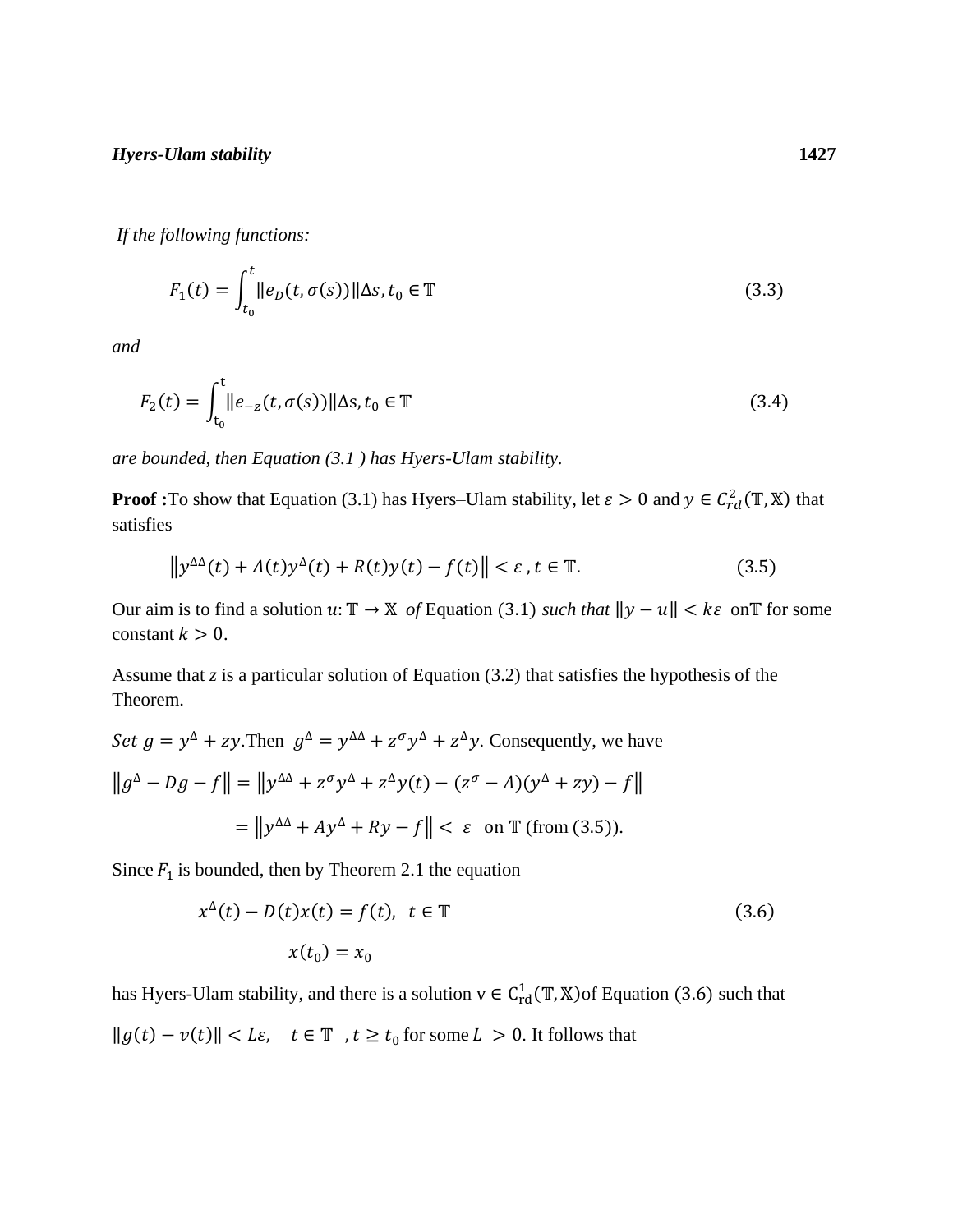$$
\left\|y^{\Delta}(t) + z(t)y(t) - v(t)\right\| < L\varepsilon, \qquad t \ge t_0.
$$

Again, in view of the boundedness of  $F_2$ , there is a solution  $u \in C_{rd}^1(\mathbb{T}, \mathbb{X})$  of the equation

$$
x^{\Delta}(t) + z(t)x(t) - v(t) = 0, \quad t > t_0,
$$
\n
$$
x(t_0) = x_0
$$
\n(3.7)

such that  $||y(t) - u(t)|| < kL\varepsilon$ ,  $t \in \mathbb{T}$ ,  $t > t_0$  for some  $k > 0$ . Now, we can cheek that u is a solution of Equation (3.1). Indeed, we have

$$
u^{\Delta \Delta} + Au^{\Delta} + Ru - f = (v^{\Delta} - z^{\sigma}u^{\Delta} - z^{\Delta}u - Au^{\Delta} + Ru - f)
$$
  
=  $(Dv + f) - (D + A)u^{\Delta} + (R - z^{\Delta})u + Au^{\Delta} - f$   
=  $D(v - u^{\Delta} - zu) = 0$ .

Therefore,  $u$  is a solution of (3.1).

As a direct consequence, in view of the boundedness of  $F_1(t)$  =  $\int_{t_0}^t ||e_D(t, \sigma(s))||\Delta s$  and  $F_2(t) = \int_{t_0}^t ||e_{-z}(t, \sigma(s))||\Delta s$  on[a, b]<sub>T</sub>  $t_0$  $t$  $\int_{t_0}^{t} ||e_D(t, \sigma(s))||\Delta s$  and  $F_2(t) = \int_{t_0}^{t} ||e_{-z}(t, \sigma(s))||\Delta s$  on  $[a, b]_{\mathbb{T}}$ ,

we obtain the following result

**Corollary3.2.** The equation

$$
x^{\Delta\Delta}(t) + A(t)x^{\Delta}(t) + R(t)x(t) = f(t), \ t \in [a, b]_{\mathbb{T}}, \ t > t_0 \tag{3.8}
$$

*has Hyers-Ulam stability.*

The previous result yields the result in [4], when both of  $f$ ,  $A$  and  $R$  are scalar functions.

## **4. Illustrative examples**

The following examples show the applicability of the main result.

**Example4.1** Consider the following dynamic equation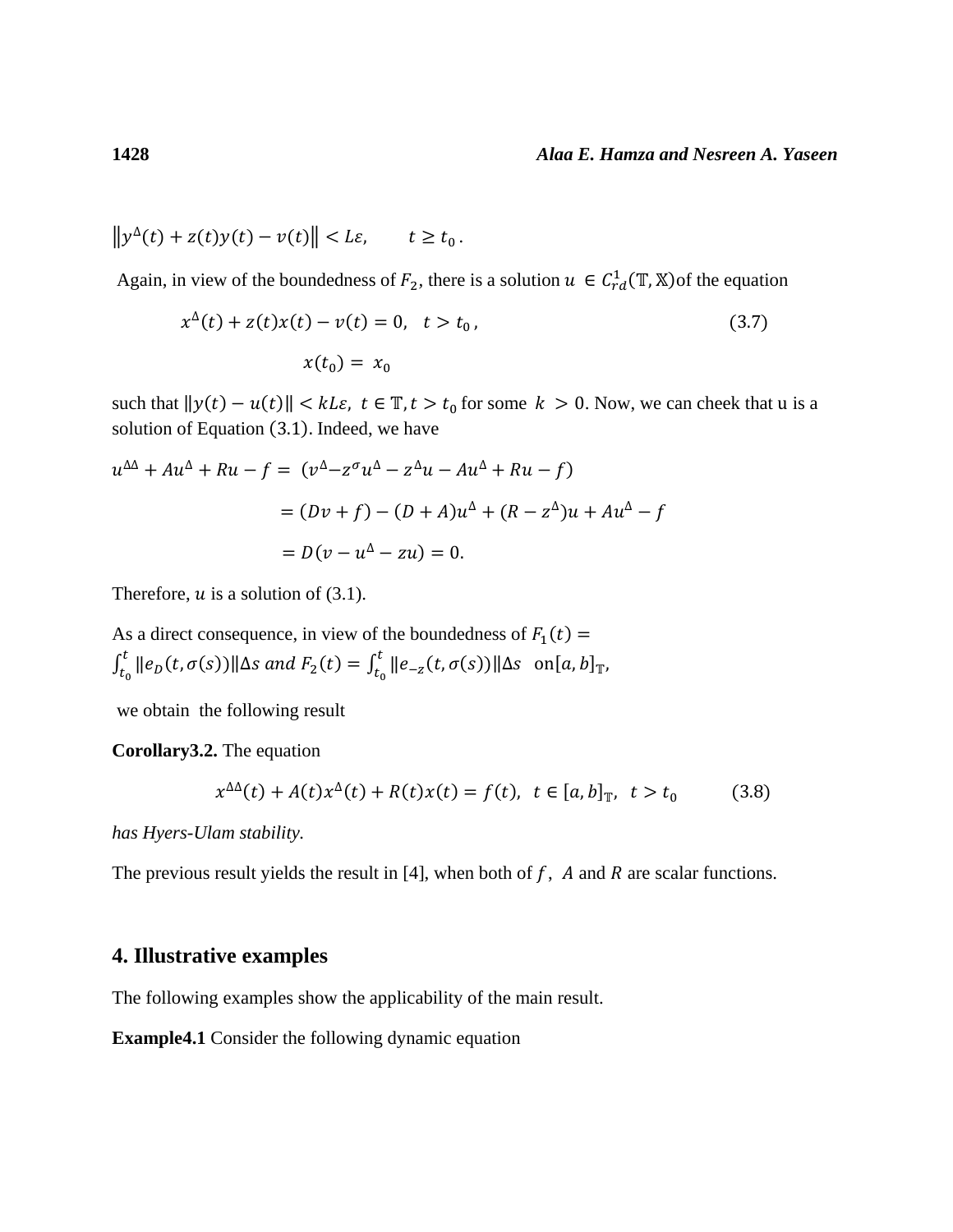$$
x^{\Delta\Delta}(t) + A(t)x^{\Delta}(t) + R(t)x(t) = 0, \quad t \in \mathbb{T} = \mathbb{R}^{\geq 0}
$$
\n
$$
(4.1)
$$

where  $A(t)$  and  $R(t)$  are the matrices defined by

$$
A(t) = \begin{bmatrix} 2t & 0 \\ 0 & 2t \end{bmatrix}, \ R(t) = \begin{bmatrix} 1+t^2 & 0 \\ 0 & 1+t^2 \end{bmatrix}.
$$

The corresponding Ricatti Equation is

$$
z^{\Delta} - (z^{\sigma}(t) - A(t))z(t) = R(t), \qquad t \in \mathbb{T}.
$$
 (4.2)

One can see that  $z(t) = \begin{bmatrix} t & 0 \\ 0 & t \end{bmatrix}$  $\begin{bmatrix} 0 & 0 \\ 0 & t \end{bmatrix}$  is a solution of Equation (4.2). We have,

$$
D(t) = z^{\sigma}(t) - A(t) = \begin{bmatrix} -t & 0 \\ 0 & -t \end{bmatrix} = -z(t), t \in \mathbb{T}.
$$

We use the formula in [1, 3, 6], for  $\mathbb{T} = \mathbb{R}^{\geq 0}$ , to get  $e_D(t, \sigma(s)) = e_D(t, s) = e^{\frac{-(t^2 - s^2)}{2}}$  $\frac{1}{2}$  =  $e_{-z}(t, s)$ . This implies that the functions  $F_1$  and  $F_2$ , defined by (3.3) and (3.4) respectively, are bounded. Therefore, by Theorem 3.1, Equation (4.1) has Hyres-Ulam stability on  $\mathbb{T} = \mathbb{R}^{\geq 0}$ .

**Example 4.2** Consider the following dynamic equation

$$
x^{\Delta\Delta}(t) + A(t)x^{\Delta}(t) = 0, \quad t \in \mathbb{T} = [a, \infty[, a > 0,
$$
  

$$
x(t_0) = x_0, \quad x^{\Delta}(t_0) = x_1
$$
 (4.3)

where  $A(t)$  is the 2x2 matrix defined by

$$
A(t) = \begin{bmatrix} -t - \frac{1}{t} & 0\\ 0 & 0 \end{bmatrix}
$$

The corresponding Ricatti equation is:

$$
z^{\Delta} - (z^{\sigma}(t) - A(t))z(t) = 0, \qquad t \in \mathbb{T}
$$
\n
$$
(4.4)
$$

Clearly  $z(t) = \begin{bmatrix} -t & 0 \\ 0 & 0 \end{bmatrix}$  $\begin{bmatrix} -t & 0 \\ 0 & 0 \end{bmatrix}$  is a solution of Equation (4.4) and  $z^{\sigma}(t) = \begin{bmatrix} -t & 0 \\ 0 & 0 \end{bmatrix}$  $\begin{bmatrix} -\iota & 0 \\ 0 & 0 \end{bmatrix}$ . Then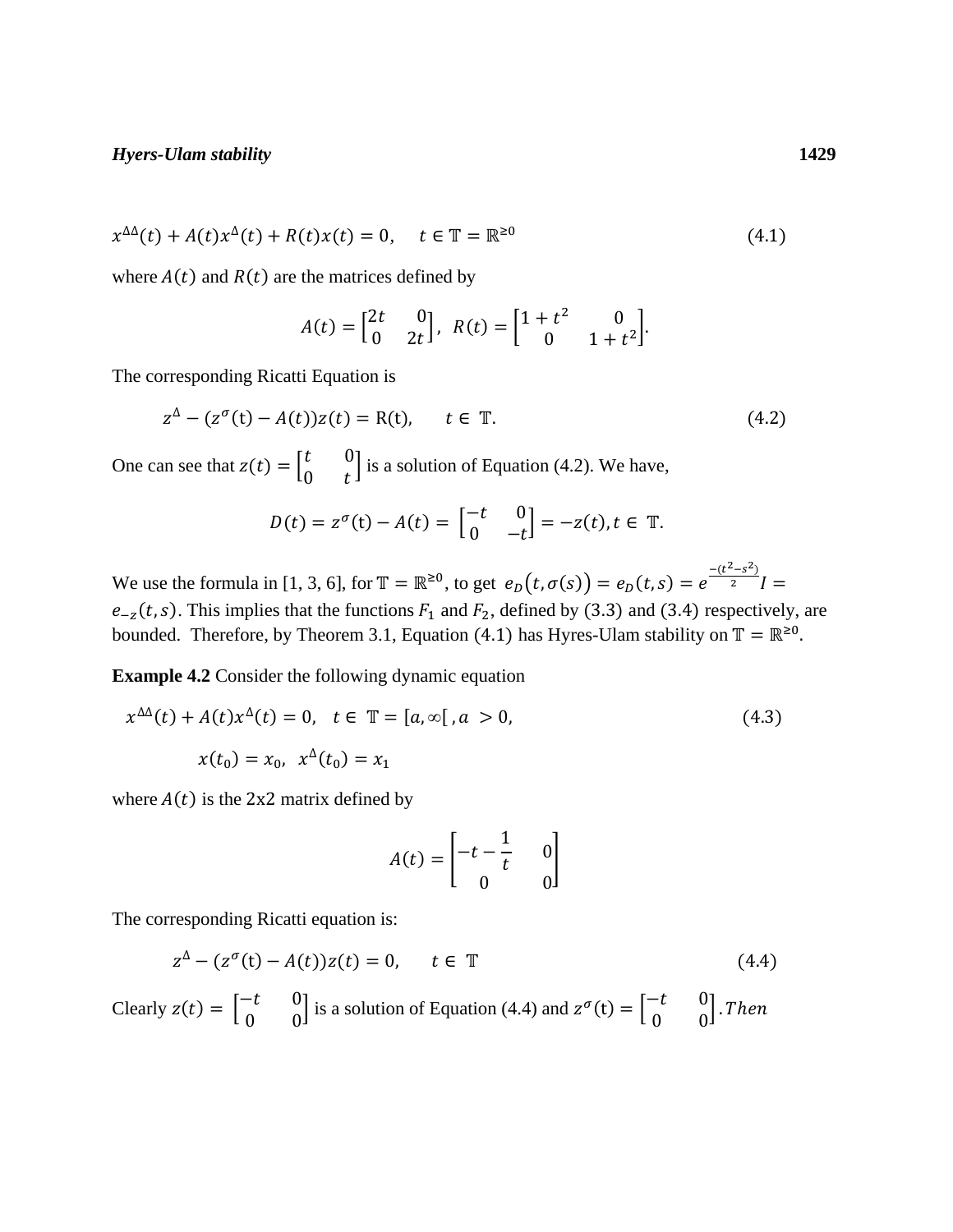#### **1430** *Alaa E. Hamza and Nesreen A. Yaseen*

$$
D = (z^{\sigma}(t) - A(t)) = \begin{bmatrix} \frac{1}{t} & 0\\ 0 & 0 \end{bmatrix}
$$
. The matrix exponential function  $e_D(t, \sigma(s)) = e_D(t, s)$  is given by

given by

$$
e_D(t,s) = \begin{bmatrix} \frac{t}{s} & 0\\ 0 & 1 \end{bmatrix}.
$$

Hence,  $||e_D(t, s)|| = \sqrt{\left(\frac{t}{s}\right)^2}$  $(\frac{t}{s})^2 + 1$  which implies that,  $F_1(t) = \int_a^t \sqrt{\frac{t}{s}}$  $\int_{a}^{t} \sqrt{\frac{t}{s}}$ <sup>2</sup> + 1  $\int_a^b \sqrt{\left(\frac{c}{s}\right)^2 + 1} ds$  is unbounded. One can see that Equation (4.3) does not have Hyers-Ulam stability. Indeed,

let  $\varepsilon > 0$  and  $g = ($  $\mathcal{E}$  $\varepsilon t$ 6 ). We have  $||g^{\Delta \Delta} + Ag^{\Delta}|| = ||\begin{pmatrix} 0 \\ 0 \end{pmatrix}||$  $\begin{bmatrix} 0 \\ 0 \end{bmatrix}$  <  $\varepsilon$ . To get a solution of Equation (4.3), take a change of variable  $x^{\Delta} = v$ . We obtain the equation

$$
v^{\Delta} = -Av
$$
,  $v(t_0) = v_{0}$ , whose solution is  $v(t) = e_{-A}(t, t_0)v_0$ . For  $t_0 = 1$ ,  $v_0 = \begin{pmatrix} 1 \\ 1 \end{pmatrix}$ , we have  $e_{-A}(t, t_0) = e_{-A}(t, 1) = \begin{bmatrix} e^{\frac{t^2}{2} + \ln t - \frac{1}{2}} & 0 \\ 0 & 1 \end{bmatrix}$  and  $v(t) = \begin{pmatrix} e^{\frac{t^2}{2} + \ln t - \frac{1}{2}} \\ 1 \end{pmatrix} = \begin{pmatrix} te^{\frac{t^2}{2} - \frac{1}{2}} \\ 1 \end{pmatrix}$ . The Equation

Equation

$$
x^{\Delta} = \left(t e^{\frac{t^2}{2} - \frac{1}{2}}\right), \ x(t_0) = \begin{pmatrix} 1 \\ 1 \end{pmatrix}, \text{ has the solution given by } x(t) = \begin{pmatrix} e^{\frac{t^2}{2} - \frac{1}{2}} \\ t \end{pmatrix}.
$$

We have

$$
\|g(t)-x(t)\|=\sqrt{(\varepsilon-e^{\frac{t^2}{2}-\frac{1}{2}})^2+(\frac{\varepsilon t}{6}-t)^2}\to\infty\text{ as }t\to\infty.
$$

Therefore, Equation ( *4*.*3* ) does not have Hyers- Ulam stability.

**Example4.3** Consider the scalar dynamic equation

$$
x^{\Delta\Delta}(t) + 5x^{\Delta}(t) + 6x(t) = 6, \quad t \in \mathbb{T}, \tag{4.5}
$$

Here,  $A(t) = 5$ ,  $R(t) = 6$  and  $f(t) = 6$ .

Case1:  $\mathbb{T} = \mathbb{R}^{\geq l}$ .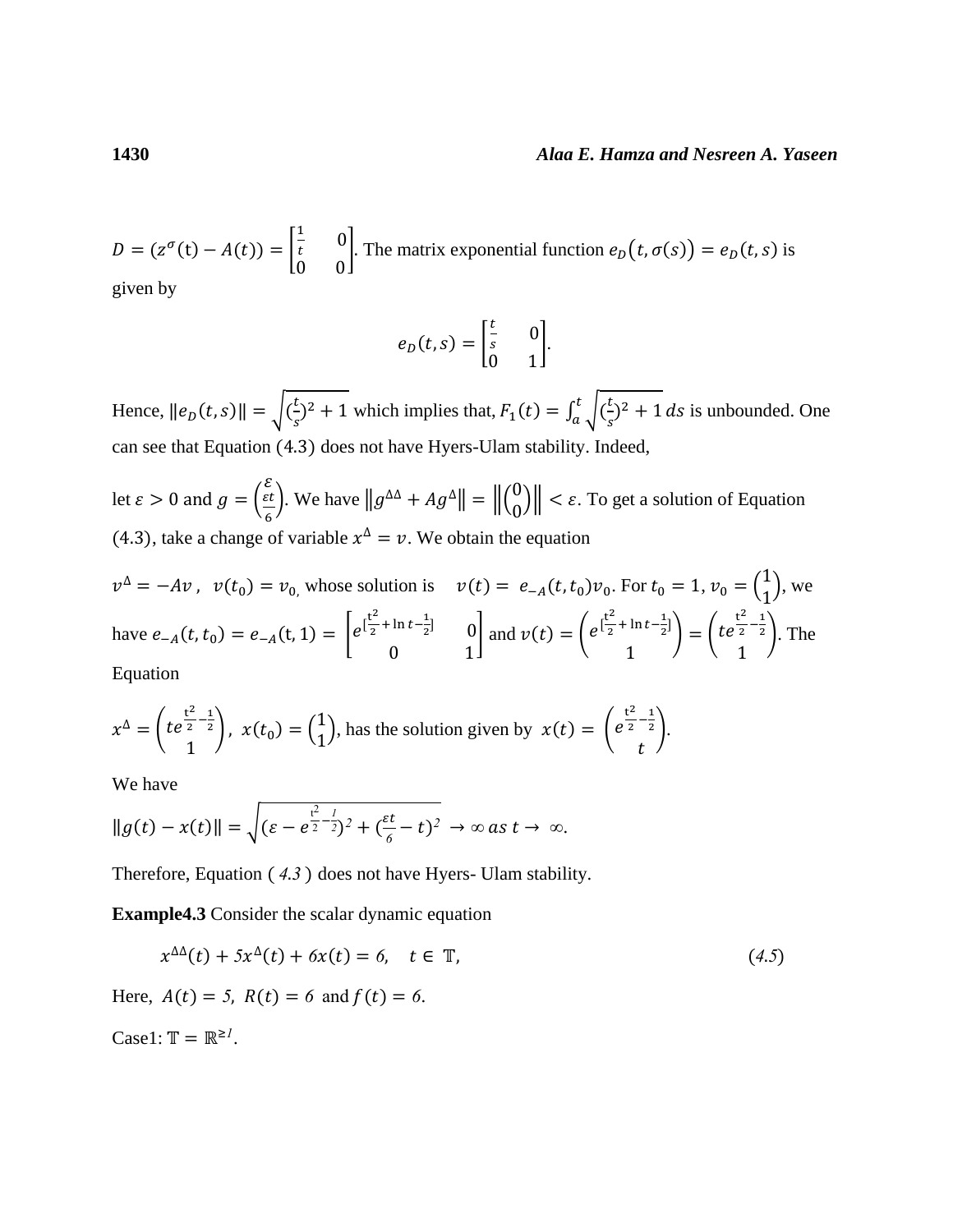The corresponding Recatti equation :

 $z''(t) + 5z(t) - z^2(t) = 6$ 

has a particular solution  $z(t)$ :  $\mathbb{T} \to \mathbb{R}$  which is given by  $z = \frac{1}{t}$  $\frac{1}{1 - e^t} + 2$ . Now we check the boundedness of  $F_1$ ,  $F_2$  defined by (3.3) and (3.4). We have  $D(t) = z^{\sigma}(t) - A(t) = \frac{1}{t-1}$  $\frac{1}{1-e^t}$  – 3,  $e_D(t,s) = \frac{e^{-s}-l}{e^{-t}-l}$  $\frac{e^{-s}-1}{e^{-t}-1}$   $e^{-3(t-s)}$  and *,*  $e_{-Z}(t,s) = \frac{1-e^{-s}}{1-e^{-s}}$  $\frac{1-e^{-t}}{1-e^{-s}}e^{-2(t-s)}$ . We can see easily that  $F_1(t) =$  $\int_{1}^{t} \frac{1-e^{-s}}{1-e^{-t}}$  $\int_0^t \frac{1-e^{-s}}{1-e^{-t}}e^{-3(t-s)}\Delta s$  $\int_{I}^{t} \frac{1-e^{-s}}{1-e^{-t}} e^{-3(t-s)} \Delta s$  and  $F_2(t) = \int_{I}^{t} \frac{1-e^{-t}}{1-e^{-s}}$  $\int_0^t \frac{1-e^{-t}}{1-e^{-s}} e^{-2(t-s)} \Delta s$  $\int_{1}^{t} \frac{1-e^{-t}}{1-e^{-s}} e^{-2(t-s)} \Delta s$  are bounded functions. Therefore, Equation (4.5) has Hyers-Ulam stability.

Case 2:  $\mathbb{T} = \mathbb{Z}^{\geq 0}$ .

Now we can check that Equation (4.5) does not have Hyers-Ulam stability. Let  $\varepsilon$ 0 and  $g(t) = \frac{\varepsilon}{\sqrt{2\pi}}$  $\frac{\varepsilon}{30 \times 2^{t+1}}$ . This implies that  $|g^{\Delta \Delta} + 5g^{\Delta} + 6g| = \left| \frac{\varepsilon}{3 \times 2} \right|$  $\left| \frac{\varepsilon}{3\times 2^{t+4}} \right| < \varepsilon$ ,  $t \in \mathbb{T} = \mathbb{Z}^{\geq 0}$ . One can see that  $u(t) = 3(-2)^t - 2(-1)^t + 1$  is a solution of Equation (4.5). We have  $|g(t) |u(t)| = \left|\frac{\varepsilon}{2.0 \text{ m/s}}\right|$  $\frac{\varepsilon}{30 \times 2^{t+1}}$  – 3(-2)<sup>t</sup> + 2(-*1*)<sup>t</sup> – *1*. When t is odd,  $|g(t) - u(t)| = \left| \frac{\varepsilon}{30 \times 2^{t+1}} \right|$  $\frac{\varepsilon}{30\times 2^{t+1}} + 3(2)^t$  – *3* → *∞* as  $t \to \infty$ , and when t is even,  $|g(t) - u(t)| = \frac{\varepsilon}{2}$  $\frac{\varepsilon}{30\times2^{t+1}}$  – 3(2)<sup>t</sup> + 1| →  $\infty$  as  $t \to \infty$ . Consequently,  $|g(t) - u(t)| \to \infty$  *as*  $t \to \infty$ .

Therefore, Equation (4.5) does not have hyers –Ulam stability.

## **References**

[1] Alaa E. Hamza, Moneer Al-Qubaty, On The Exponential Operator Functions on Time Scales, Advances in Dynamical Systems and Applications, Vol 7, No.1(2012), 57-80.

[2] Alaa E.Hamza, Nesreen A.Yaseen, Hyers-Ulam stability of first order abstract linear dynamic equation, Advances in mathematics, Vol 7, No.1 (2014), 1095-1104.

[3] M. Al-Qubaty, On Theory of Dynamic equations on Time Scales, Ph.D. Thesis, Ain Shams University, (2011).